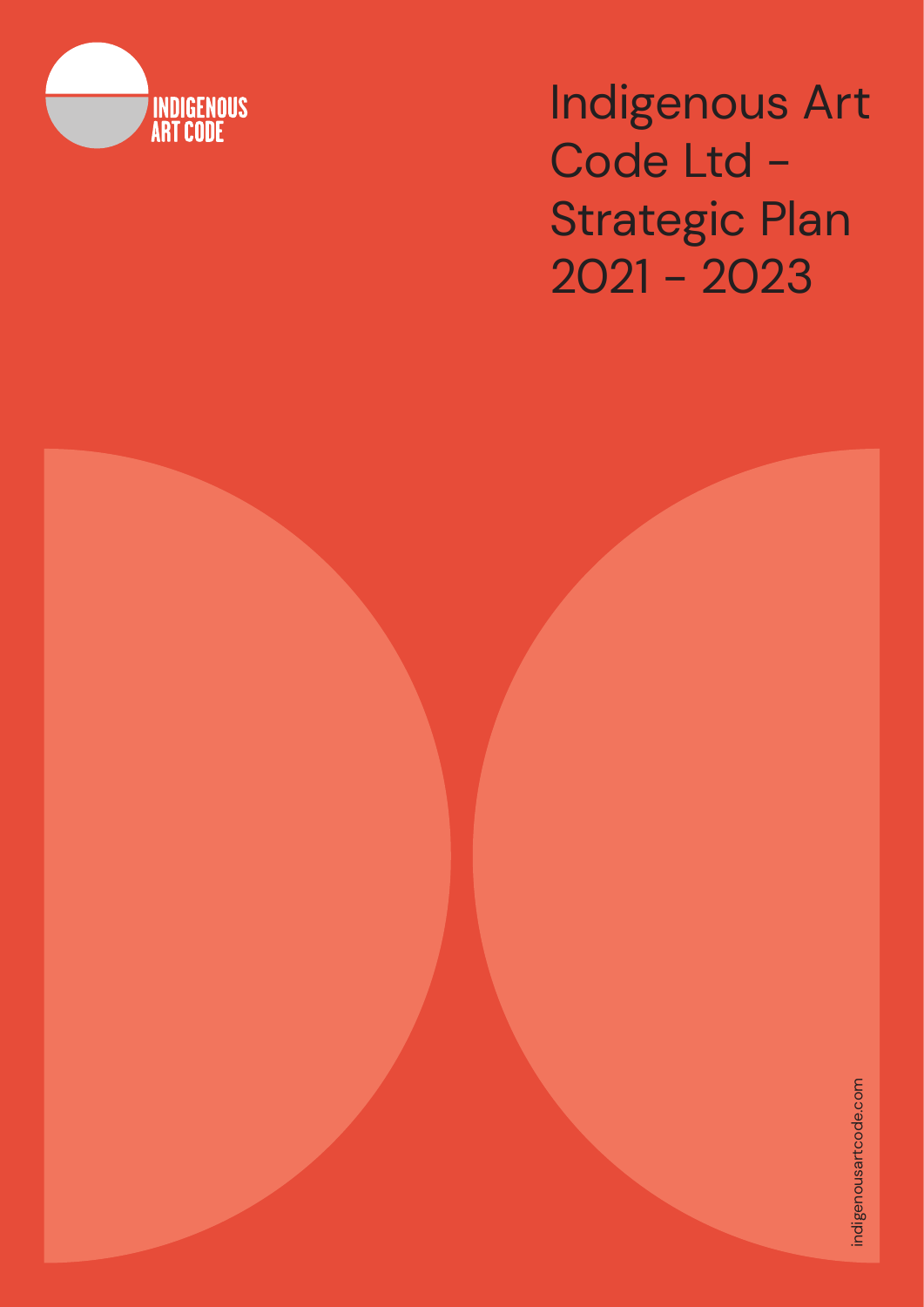

| <b>Vision</b>       | The fair and ethical treatment of Aboriginal and Torres Strait Islander<br>Artists and universal respect for Aboriginal and Torres Strait Islander<br>Arts and Culture.                                                                                                                                                                                                                                                                                                                                                                                                                                                                                       |  |  |  |  |
|---------------------|---------------------------------------------------------------------------------------------------------------------------------------------------------------------------------------------------------------------------------------------------------------------------------------------------------------------------------------------------------------------------------------------------------------------------------------------------------------------------------------------------------------------------------------------------------------------------------------------------------------------------------------------------------------|--|--|--|--|
| <b>Purpose</b>      | Promote fair and ethical trade between art dealers <sup>1</sup> and Aboriginal and<br>Torres Strait Islander Artists <sup>2</sup> by:<br>Promoting the adoption of the Indigenous Art Code<br>1.<br>2. Encouraging dealers to become signatories to, and comply with the<br>Code. <sup>3</sup><br>3. Advocating for improved standards, policies and practices to sustain<br>the ethical trade of Aboriginal and Torres Strait Islander artworks. <sup>4</sup><br>4. In other ways, supporting the growth of a fair, healthy and respectful<br>market for Aboriginal and Torres Strait Islander art.                                                          |  |  |  |  |
| <b>Key Outcomes</b> | 1. The Indigenous Art Code is recognised as the benchmark for<br>fair and ethical trade between Aboriginal and Torres Strait Islander<br><b>Artists and Dealers.</b><br>2. Dealers and Artists have clarity about what is fair and ethical when<br>acquiring and selling Aboriginal and Torres Strait Islander Artworks.<br>3. The majority of dealers who trade in Aboriginal and Torres Strait<br>Islander Artworks are signatories to the Indigenous Art Code.<br>4. Disputes and complaints are dealt with fairly and efficiently.<br>5. Consumers have confidence that artworks acquired from lartC<br>Dealer Members are fairly and ethically acquired. |  |  |  |  |

Definitions:

3 IartC constitution Object e)

<sup>1</sup> A dealer is any agent, person or organisation who acquires Aboriginal and Torres Strait Islander artworks, or who carries on a business involving the acquisition of Artwork, for re-supply by means of sale or other distribution.

<sup>2</sup> An Artist is someone of Aboriginal and/or Torres Strait Islander descent (whether living or deceased) who identifes, (or who prior to their death, identifed, as an Aboriginal and/or Torres Strait Islander, and is (or, prior to their death was) recognised as such by members of the community with which the artist identifes (or identifed).

<sup>4</sup> An artwork is a work of visual art or craft produced by an Artist, whether or not incorporated into another work of visual art or craft produced by that Artist or another person, including but not limited to painting, drawing, artists' books, woodwork, ceramics, glass, jewellery, sculpture, fbre work, printmaking, photography, installation, video and multimedia.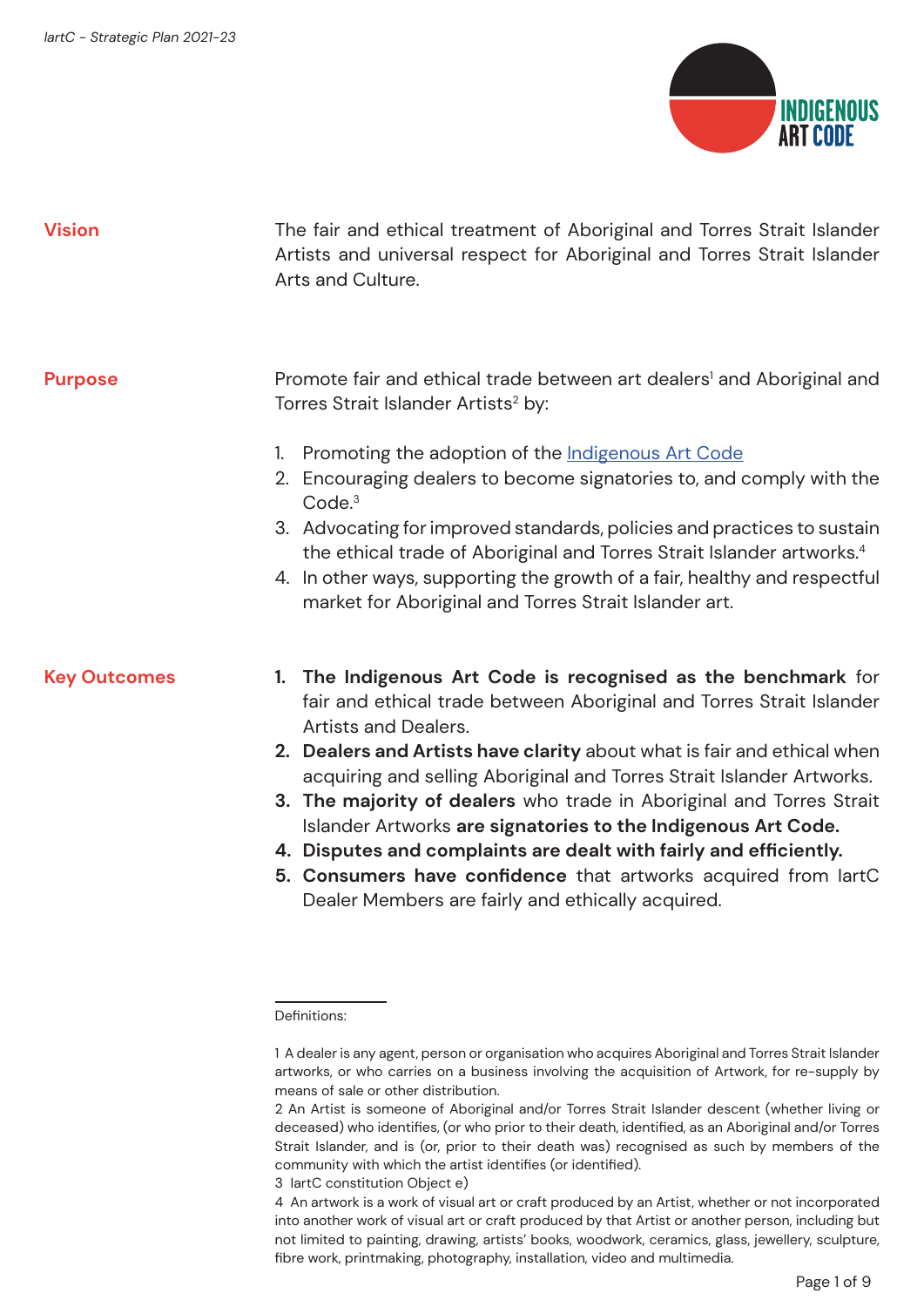

# **About the Indigenous Art Code**

The Indigenous Art Code is about a fair go for Aboriginal and Torres Strait Islander Artists. The Code is a voluntary industry code of conduct administered by the Indigenous Art Code Ltd (IartC).

Art dealers and others are encouraged to be become IartC members and signatories to IartC Code. Once signatories, Dealer Members are required to adhere to the Code and ensure they are using fair, ethical and transparent practices when engaging with Aboriginal and Torres Strait Islander Artists.

# How did the Code come about?

The need for a national Indigenous art code was a recommendation of the 2007 Senate Inquiry into Indigenous Art which investigated, among other things, the unethical trading of Indigenous visual arts and craft. The Senate Inquiry Report - entitled Securing the Future - established the foundations of a self-regulation Code for the Indigenous visual arts sector. Almost one third of the recommendations in the Report refer to the establishment of the Code.

In 2008, in response to these recommendations, the National Association for the Visual Arts (NAVA), in collaboration with the Australia Council for the Arts commenced work on the Code.

An Industry Alliance Group was formed to help design the Code, comprising artists, Indigenous art centres, commercial art galleries, public art galleries, auction houses and visual arts peak bodies, including Arnhem, Northern and Kimberley Artists (ANKA), Umi Arts, Ananguku Arts (Ku Arts), Desart, Australian Commercial Galleries Association (now known as Australian Galleries Association), National Association of Visual Arts (NAVA) and the Australian Indigenous Art Trade Association (now known as the Australian Aboriginal Association of Australia).

After a period of public consultation, the Industry Alliance Group endorsed a final Code in August 2009. A public company – Indigenous Art Code Limited (IartC) – was established to administer the Code. IartC opened for memberships in July 2010. The Code and the distinctive IartC logo were publicly launched in November 2010.

While the Code had early success, and attracted a signifcant number of Dealer Member signatories, there was industry recognition that not all players in the sector were joining or acting in fair and ethical ways, as foreshadowed in the Securing the Future Report. For example, Recommendation 21 of the report set out "that the industry be given the opportunity to self-regulate. If after two years persistent problems remain, consideration should be given to moving to a prescribed code of conduct under the Trade Practices Act."

In 2012 and again in 2013 the IartC made the recommendation to the Commonwealth Government to prescribe an industry code under its Competition and Consumer Act 2010 (CCA).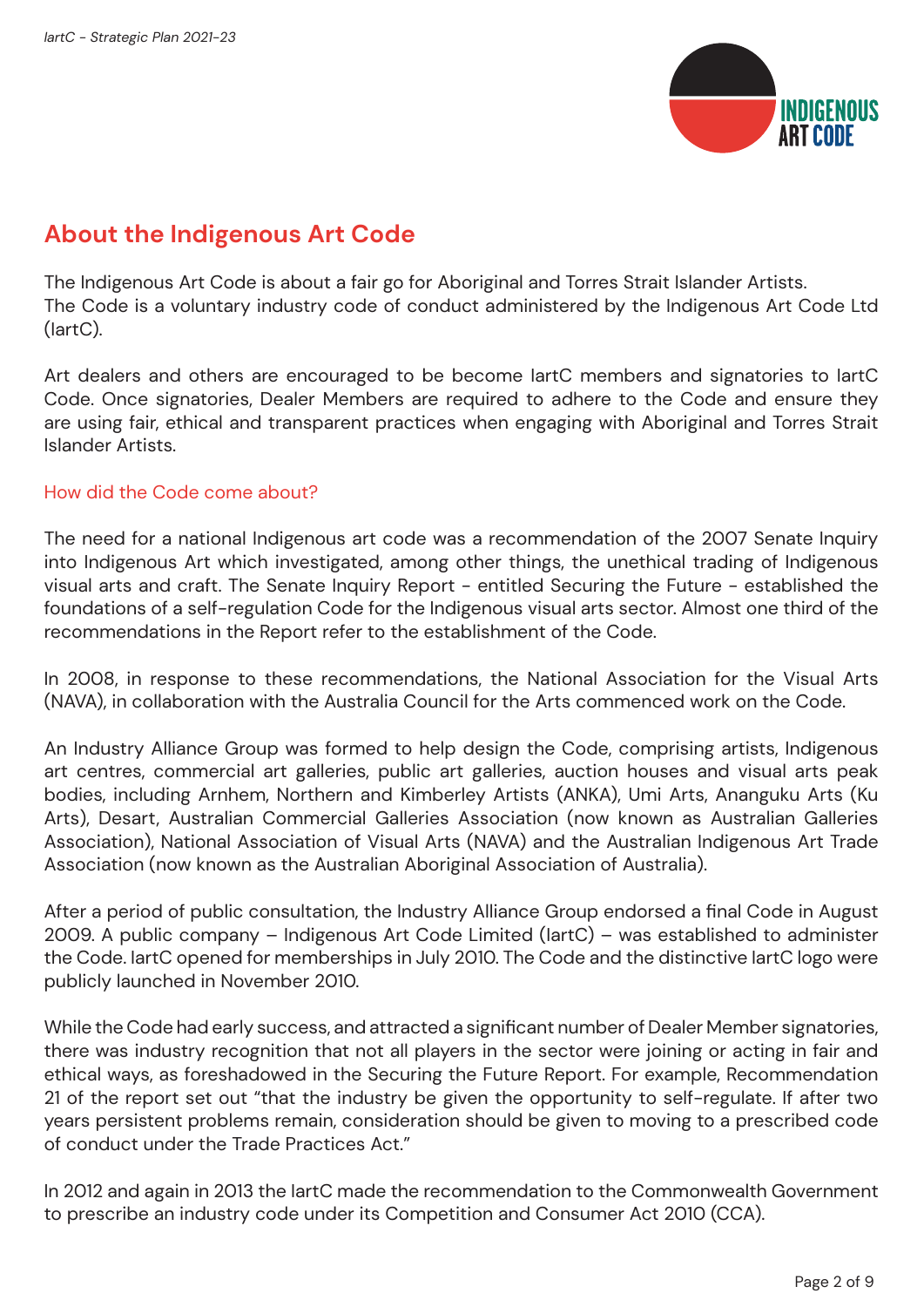

In 2017, after launching the Fake Art Harms Culture Campaign, the IartC, in partnership with Arts Law and The Copyright Agency, advocated for the Commonwealth to consult Indigenous artists, organisations, and communities as a step towards developing legislation to prohibit the sale of inauthentic Indigenous products sold as souvenirs. The goal was to see an amendment of the Competition and Consumer Act 2010, as an interim measure prior to Indigenous Cultural and Intellectual Property (ICIP) legislation being drafted.

To date, the Act has not been amended to prohibit fake art, nor has standalone ICIP legislation been introduced.

# What does the Code require?

The Code provides clear standards for dealings between dealers and Aboriginal and Torres Strait Islander Artists to deliver:

- a) fair and ethical trade in Artwork;
- b) transparency in the process of promotion and sale of authentic Artwork
- c) efficiency and fairness in how disputes are dealt with.

### Who is responsible for the Code?

The Company or the IartC (The Indigenous Art Code Ltd) is the organisation that administers the Code, through:

a) administering voluntary membership of the Code and overseeing compliance

b) coordinating, liaising, and seeking the support of governments, regulatory and legal bodies, and associations and groups with a role in the promotion and sale of Artworks

c) furthering the Objects of the Company with the principal object being the promotion of Indigenous visual arts.

# How is the IartC governed?

lartC is a limited liability public company, led by a Board of Directors, drawn from the Aboriginal and Torres Strait Islander Arts sector and the wider community. The Board is independent of government and administered under the Australian Corporations Act 2001.

The structure of the Board allows for:

- up to 4 commercial art dealers who are IartC Dealer Members and are elected by IartC Members
- up to 3 Indigenous artists who are appointed by the Board
- up to 2 artists resource organisation representatives who are appointed by the Board
- up to 8 representatives with legal, arts, business or consumer knowledge and experience who are appointed by the Board. A list of current Board members and their roles is at Attachment A.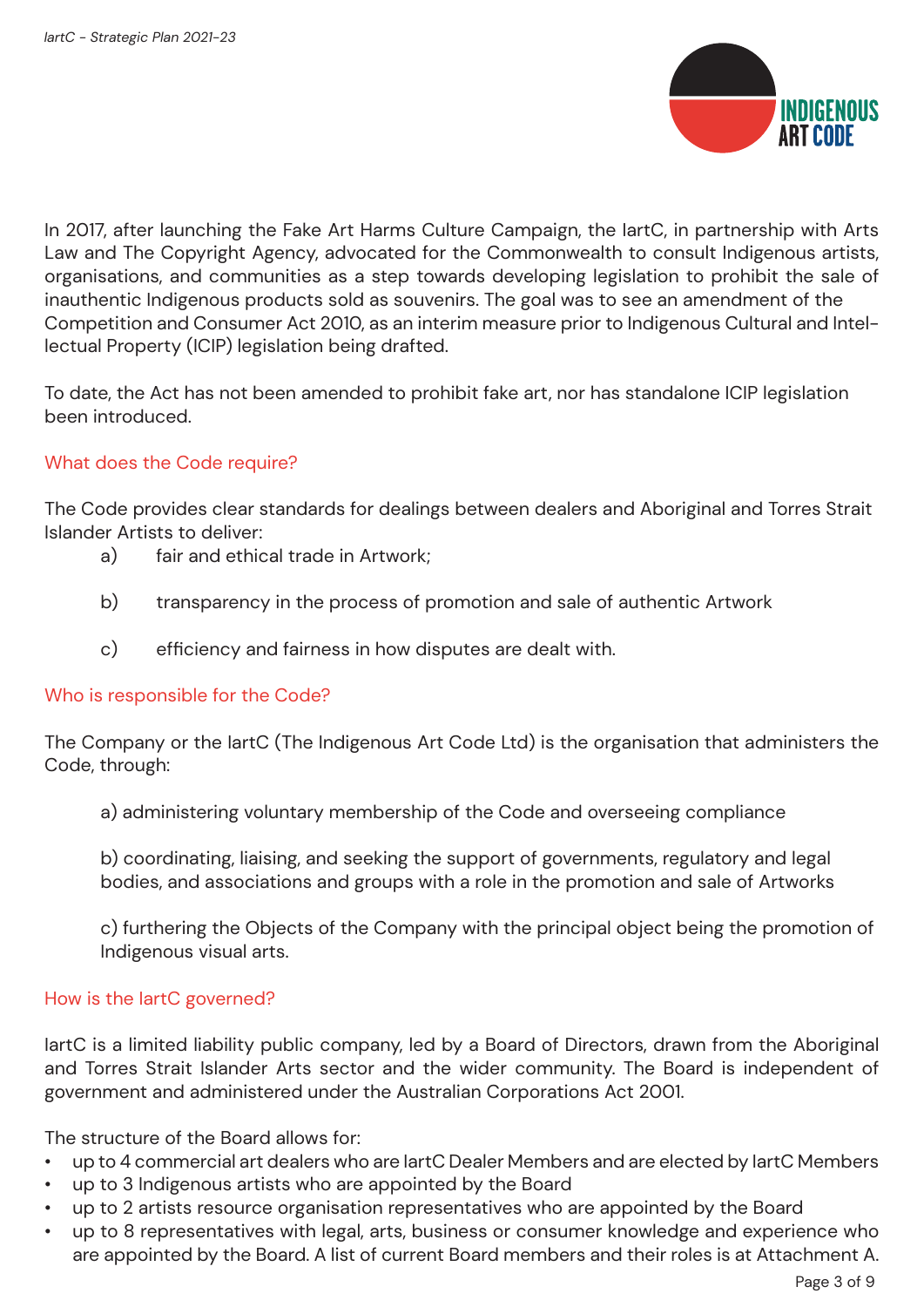

### Who can become a Code member?

The IartC operates through a voluntary membership structure. There are three categories of membership:

- **• Dealer Members** may be agents, persons or organisations who acquire Aboriginal and Torres Strait Islander Artwork, or who carry on a business involving the acquisition of Artwork, for resupply by means of sale or other distribution. They are signatories to the Code and agree to abide by it.
- **• Artist Members** are practising Aboriginal and Torres Strait Islander artists. By becoming an Artist Member, artists are adding their voice to the call for fair and ethical trade with Aboriginal and Torres Strait Islander artists, and transparency in the promotion and sale of artwork.
- **• Supporter Members** are organisations or individuals that are supportive of the objects of the Code and wish to add their voice to the call for fair and ethical trade with Aboriginal and Torres Strait Islander artists, and transparency in the promotion and sale of artwork. Supporter Members are not involved in commercial trade of Artworks.

Dealer Members must adhere to, and demonstrate a commitment to, upholding the ethical standards laid out in the Code. Dealers undergo a rigorous application process in order to gain membership.

Dealer membership is renewed annually, and an annual fee is charged. Dealer Members must also respect the rules set out in the Company's Constitution.

Artist Members and Supporter Members are not bound by the Code, but as members, must abide by the rules set out in the Company Constitution.

As of 1 December 2021, IartC members stand at (updated fgures are listed on the IartC website):

- 204 Dealer members
- 340 Artist members
- 28 Supporter members.

#### How is the IartC resourced?

IartC is currently funded through:

- Commonwealth Government grant under its Indigenous Visual Arts Industry Support (IVAIS).
- Meeting of Cultural Ministers, a forum for Australian, State and Territory Arts and Culture **Ministers**
- Membership fees
- Small scale contributions and in-kind support from corporate partners, including Allens Linklaters.

To find out more about lartC or the Code, go to the lartC website.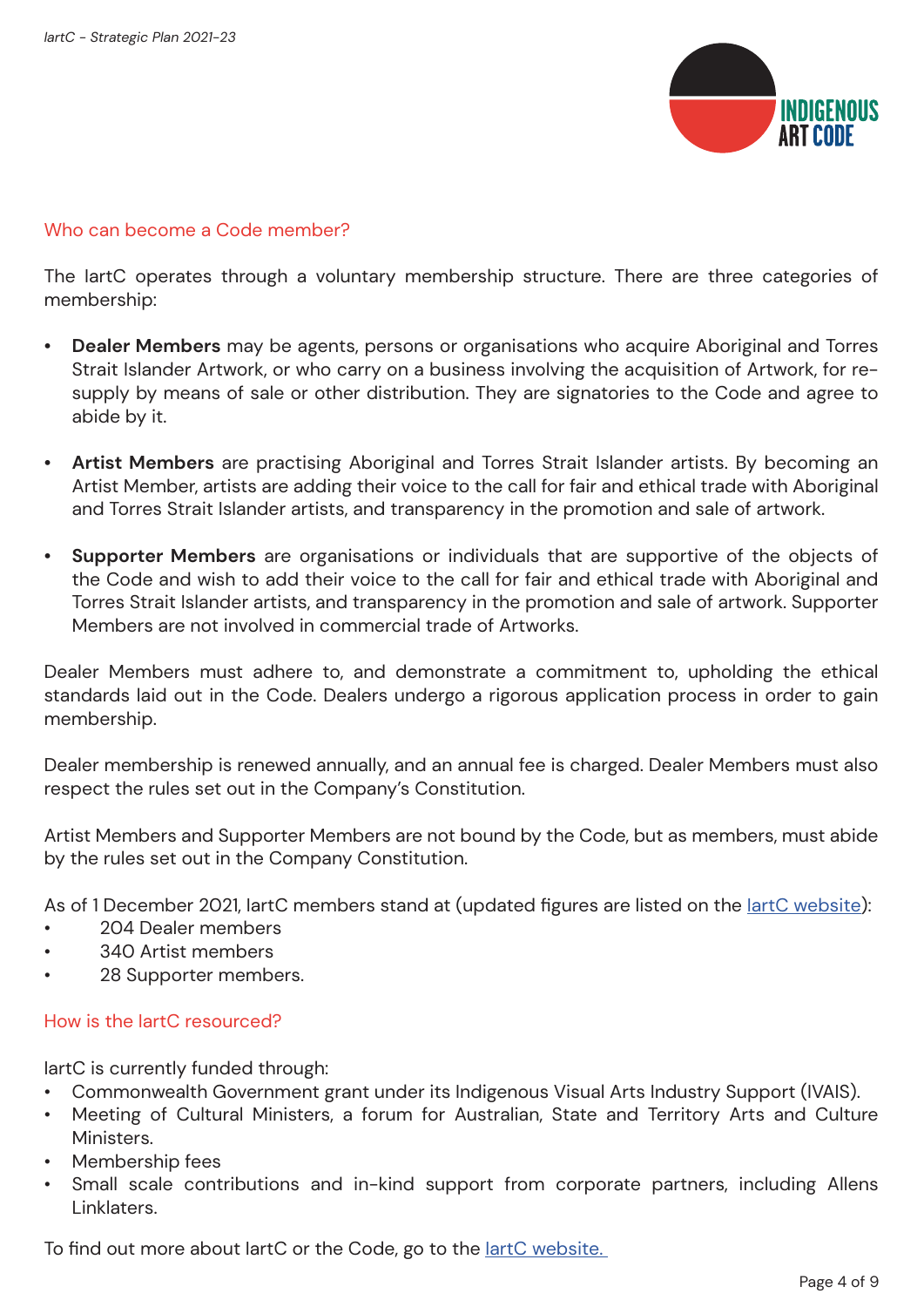

# IartC Priorities and Success Measures 2021-23

#### **1) Maintain a strong, engaged and compliant Dealer Membership base -**

- 1.1 Grow IartC membership.
- 1.2 Provide Dealer Members and potential applicants with quality advice and support.
- 1.3 Efficiently administer membership applications.
- 1.4 Respond to non-compliance issues, disputes and complaints in an efficient and transparent manner.

We'll know we are making a difference if we see:

- a) Increase in lartC membership numbers
- b) Maintain high levels of compliance with the Code.
- c) Increase the number of Dealer Members adopting best practice written agreements.
- d) Dealer Members report that:
	- i) they are appropriately supported by lartC
	- ii) complaints, disputes and concerns against them were managed efficiently and transparently.

#### **2) Advocate for a fair, ethical and respectful Aboriginal and Torres Strait Islander Artwork market**

- 2.1 Advocate for improved policies, practices and other reforms to protect Aboriginal and Torres Strait Islander Artists & Indigenous Cultural Intellectual Property (ICIP).
- 2.2 Provide consistent, quality information and advice on the fair and ethical trade of Artworks to external stakeholders including government agencies, the media, arts and professional bodies, academic and research institutions.
- 2.3 Build and maintain partnerships and industry collaborations and participate in activities which help promote the fair and ethical treatment for Aboriginal and Torres Strait Islander Artists.

We'll know we are making a difference if we see:

- e) Increase in the recognition, respect and protection of Indigenous Culture and Intellectual Property.
- f) Increase in the recognition, application and use of fair and ethical practices involving the sale of Aboriginal and Torres Strait Islander Artworks.
- g) Increase in broader awareness and support of the Code and the lartC, including among government agencies, the media, arts and professional bodies, academic and research institutions.
- h) Stakeholders recognise IartC as a respected, responsive and effective organisation promoting the fair and ethical treatment of Artists.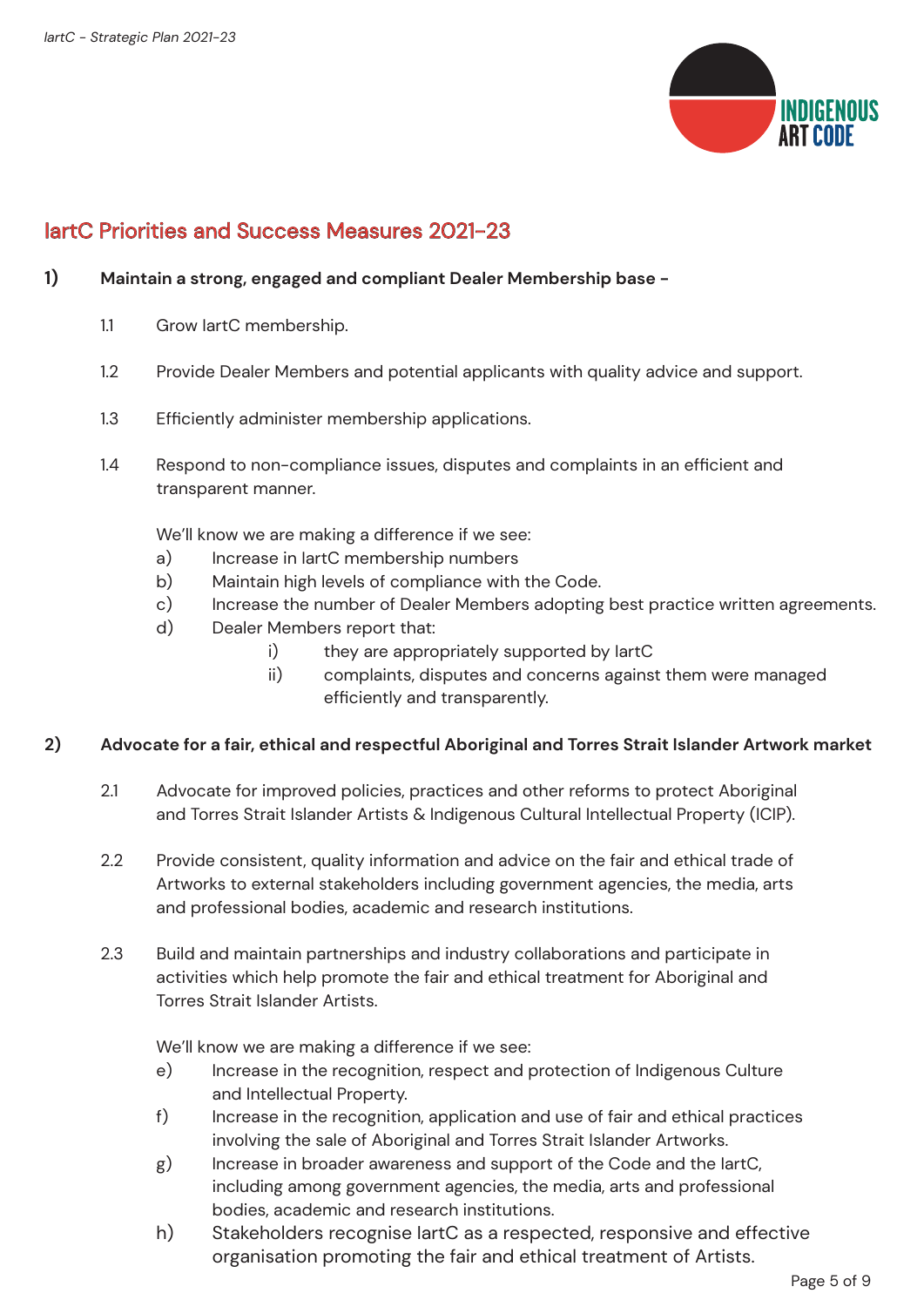

## **3) Provide clear advice and information to Aboriginal and Torres Strait Islander Artist Members and potential applicants -**

- 3.1 Make available quality, consistent advice and information for Artists about what comprises fair and ethical trade in Artworks.
- 3.2 Triage and refer individual Artist members and potential applicants to other organisations who may be able to assist them with specifc sale or trade issues that are beyond the scope of the IartC.

We'll know we are making a difference if we see:

- i) Increase in the quality and use of lartC Artist resources available online.
- j) Decrease in the number of Artists seeking IartC staff assistance due to:
- i) lack of clear and consistent information about what is fair and ethical
- ii) complaints against IartC Dealer Members.
- k) Timely and efficient referral of Artists to organisations that may be able to address their issues that are outside of the IartC and Code's responsibilities.

### **4) Ensure IartC is a well-resourced and effective organisation -**

- 4.1 Take steps to make IartC a viable, well governed organisation with suffcient resources and capacity to fulfl its purpose and deliver its goals and priorities.
- 4.2 Continuously improve the efficiency and effectiveness of lartC operations.

We'll know we are making a difference if we see:

- I) IartC receives sufficient funding to fulfil purpose and take up new opportunities to further grow a fair, ethical and respectful Aboriginal and Torres Strait Islander Art market.
- m) lartC has implemented ongoing improvements to how it operates.

Also see success measures g) and h).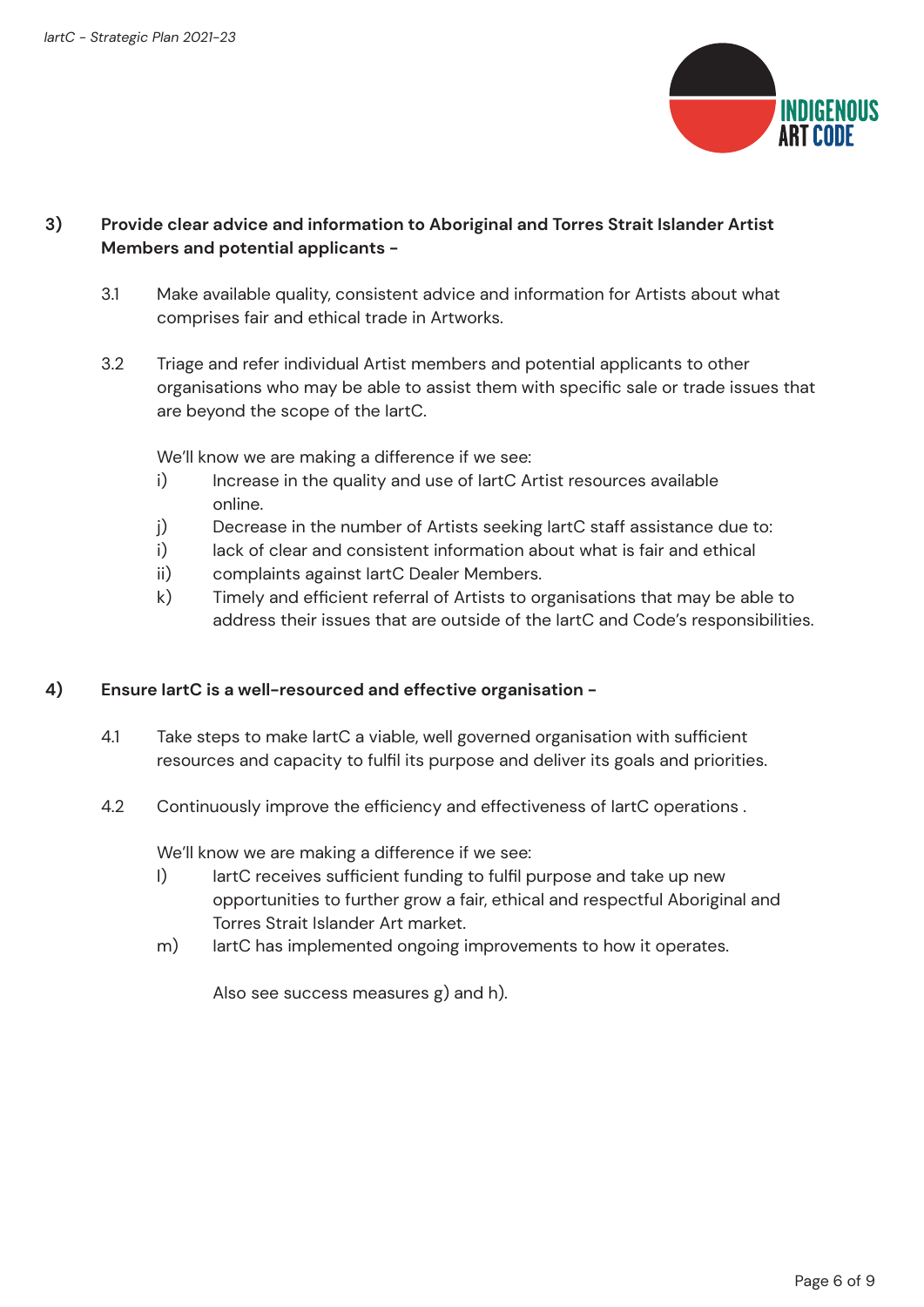

# Risk Appetite and Management

The IartC Board has adopted the following risk framework for the organisation:

- 1. IartC has a **high-risk appetite** for undertaking new, strategic initiatives and partnerships related to progressing the fair and ethical trade in Aboriginal and Torres Strait Islander Artworks consistent with our Code and Constitution.
- 2. IartC has a **low-risk appetite** for activities that compromise the ethics, brand and reputation of IartC.
- 3. IartC has **zero tolerance** to any fraud, corruption and funds diversion that is not wholly consistent with our Code and Constitution.
- 4. IartC has **zero tolerance** to work health and safety breeches, and a **low-risk appetite** for non-compliance with IartC operational and human resources policies and procedures.

# Putting the Plan into Action

To put this Strategic Plan into action, the IartC has developed and is implementing several companion documents including:

- 1. An annual **Business Plan**
- 2. A current set of **Financial Statements**
- 3. A **Risk Management Plan**
- 4. **Marketing and Communications Plan**
- 5. **Reporting and Data Collections Plan**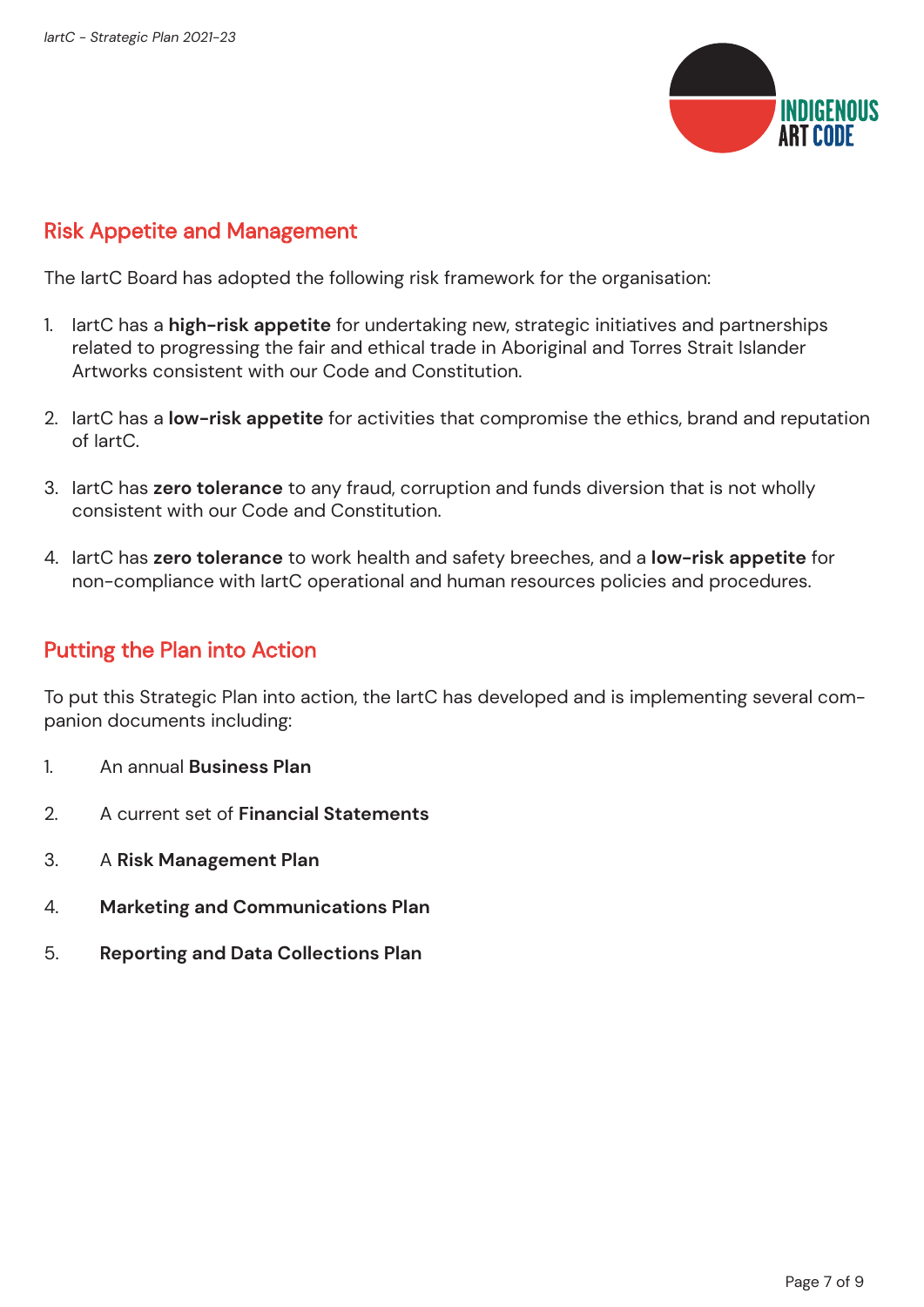| <b>Name</b>                   | Role               | <b>Constitution reference</b>                             | Year<br>joined<br><b>Board</b> | <b>Date current term</b><br>expires                | <b>Position/ Qualifications</b>                                                                                                                                                                           |
|-------------------------------|--------------------|-----------------------------------------------------------|--------------------------------|----------------------------------------------------|-----------------------------------------------------------------------------------------------------------------------------------------------------------------------------------------------------------|
| <b>Stephanie Parkin</b>       | Chair              | Necessary skills 11.3 (a)(iii)<br>[BOARD APPOINTED]       | 2018                           | 01-Sep-22                                          | Master of Law on the manufacture and sale of fake<br>Aboriginal and Torres Strait Islander art and products in<br>the souvenir market, part-time Indigenous Engagement<br>Manager at the Copyright Agency |
| <b>Ruby Djikarra-Alderton</b> | Artist<br>Director | Artist 11.3 (a)(i)<br>[BOARD APPOINTED]                   | 2020                           | 01-Sep-23                                          | Independent Aboriginal artist and former artworker at<br>Buku-Larrnggay Mulka Arts Centre                                                                                                                 |
| <b>Kathleen Buzzacott</b>     | Artist<br>Director | Artist 11.3 (a)(i)<br>[BOARD APPOINTED]                   | 2019                           | 01-Sep-22                                          | Independent Aboriginal artist and business owner<br>$\bullet$                                                                                                                                             |
| <b>Saretta Fielding</b>       | Artist<br>Director | Artist 11.3 (a)(i)<br>[BOARD APPOINTED]                   | 2020                           | 01-Sep-23                                          | Independent Aboriginal artist and business owner                                                                                                                                                          |
| <b>Christina Davidson</b>     | Director           | Indigenous peak body 11.3<br>(a)(ii)<br>[BOARD APPOINTED] | 2016                           | 01-Sep-21                                          | CEO, Arnhem, Northern and Kimberley Artists (ANKA)                                                                                                                                                        |
| <b>Chad Creighton</b>         | Director           | Indigenous peak body 11.3<br>(a)(ii)<br>[BOARD APPOINTED] | 2021                           | AGM 2024 - Dec                                     | <b>CEO Aboriginal Art Centre Hub of Western</b><br><b>Australia (AACHWA)</b>                                                                                                                              |
| <b>Richard England</b>        | Director           | Necessary skills 11.3 (a)(iii)<br>[BOARD APPOINTED]       | 2011                           | 01-Sep-21<br>(extended until<br>replacement found) | <b>Chartered Accountant and Non-Executive Director</b><br>$\bullet$                                                                                                                                       |